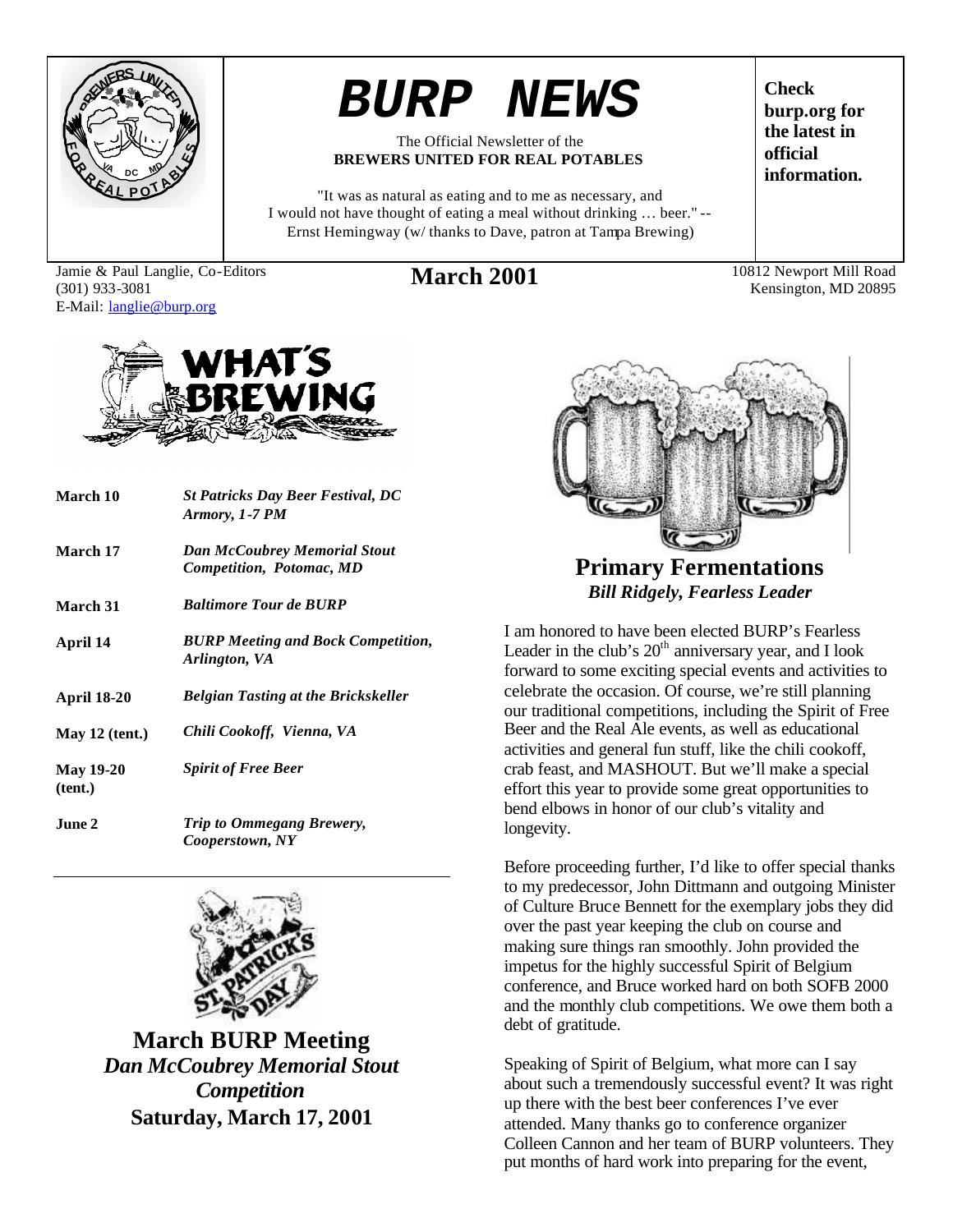and their efforts showed with every scheduled activity. It'll be hard to top that one when planning begins for the next Spirit of Belgium a couple of years down the road.

Last but not least, I'd like to thank Peter and Joyce Long for hosting the February BURP meeting at their beautiful estate in Clifton, VA. The Long's pub room has always been one of my favorite BURP venues, so I'm ple ased that Peter and Joyce have offered to host the club again next year.

Now, on to our planning for 2001. Those on the BURP e-mail discussion list and those present at the February meeting already are aware of this, but for others who may be interested, I'd like to issue a call for volunteers to help plan our activities for the year. The intent is to give everyone in the club an opportunity to contribute to the planning process and become more involved in its activities. I've created several planning teams to help in the process. The "20<sup>th</sup> Anniversary Team" (led by Bud Hensgen) is planning special events, activities, and memorabilia for this gala year. The "Pub Crawl Team" (led by John Dittmann) is working on one or more pub crawls, something we haven't done for several years. Finally, the "Facilities Team" seeks new venues for club meetings and events, such as the Holiday Banquet. If you are interested in participating on one or more of these teams, please contact me at 301-762-6523 or email ridgely@burp.org. There will be other opportunities to help as events such as Spirit of Free Beer and MASHOUT get closer. I hope you'll consider contributing in some way to these and other club events.

To round out the cabinet this year, I've also made two special appointments. Craig Somers will assume the role of BURP Cyclemeister. He will plan club bicycle rides and tours for the year. Craig intends to set up an interesting ride or two each month. And former BURP Fearless Leader Steve Marler has agreed to become our club liaison with the professional beer and brewing community. Steve will arrange for BURP participation in beer festivals and other commercial events, set up special tastings abd club nights at local establishments (as he did last year for the "Beer Month" celebrations) and generally work to foster mutual support between BURP and the commercial beer community.

I want BURP to be a real democracy in action with everyone contributing to the club's success in whatever small or large way they can. Your input will always be welcome, whether or not you decide to join one of the formal planning teams. Please contact me, or any of the club officers, with ideas and suggestions (and yes,

criticisms if you see something you don't like or think can be done better).

I'm looking forward to an exciting and fun  $20<sup>th</sup>$ anniversary year. I hope you are too. Cheers!



## **BURP EDUCATION UPDATE** *Wendy Aaronson, Minister of Enlightenment*

#### *STOUT BLIND TASTING*

As you know, the beer style that will be judged at the March meeting is stout. Rather than have a commercial tasting of this style, I have decided to conduct a blind tasting where the participants identify what they are tasting and match it up with descriptions from the experts. Because this is a style that most people have some knowledge about and brew, this will be a good exercise in getting participants to describe their experience; one of the hurdles to becoming good beer judges. We will divide into 2-3 small teams. After briefly talking about the style and the descriptions of the possible beers, the team will blindly taste 7 commercial beers. Each team will prepare a judging sheet for each beer and then reach a consensus on the identification of the beer. The winning team will be awarded a nifty prize. The tasting will begin at 12:30 PM and last about 45-60 minutes.

#### *MASH-TUN & LAUTER-TUN CONSTRUCTION WORKSHOP – MARCH 31 at 9:00 a.m. in New Carrollton, MD*

Cost and control are two major reasons for getting into all-grain brewing. Equipment and time are the two excuses most people give for not brewing all-grain beer. While I can't help with time (since I don't even manage my own time very well), BURP has the answer for your equipment excuse. Back by popular demand, Bob Dawson, BURP's Construction Engineer, is conducting a hands-on workshop on building a mash-tun and lautertun on March 31. All you need to do is supply the Igloo cooler (48 qt or larger) and a check for \$25 made out to Bob Dawson to cover the rest of the materials. Please contact Bob at 301-345-2386 or at bclco@yahoo.com to confirm your participation and size of mashtun you would like to make.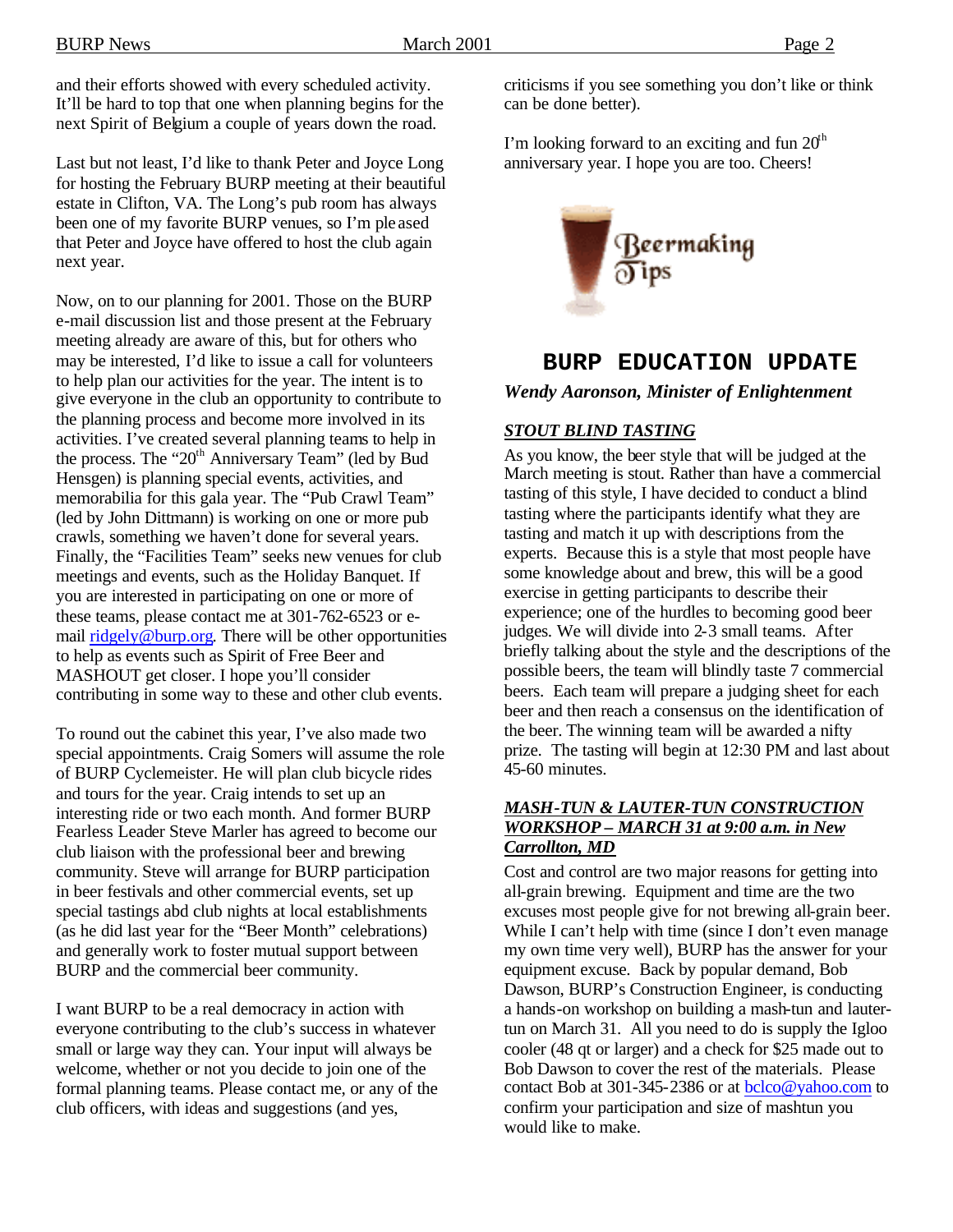Following this workshop, Bob will build brew kettles and hot liquor tanks. Call him to make arrangements. The final session in this series will be a **Brew Day with Bob**. Learn how to use your equipment and some of the secrets to making outstanding all-grain beer by brewing with one of BURP's award winners. Date and time will be posted in a future newsletter.

#### *SOLICITING INTEREST FOR A YEAST HANDLING WORKSHOP*

After listening to Chris White at the Spirit of Belgium, I started thinking about conducting a yeast handling workshop. With all the exceptional brewpubs and breweries in the area, I admit that it is easier to reduce brewery effluent by going to the local and picking up some of their yeast, but sometimes it is fun to use something different. Topics to be covered will include wort starter cultures, aseptic transfer techniques, and inoculating agar plates and slants. If interested, please give me a call at 301-762-6523 or e-mail me at aaronson@burp.org.

#### *BREWING BUDS*

Are you interested in all-grain brewing, but you don't have the space or time? Don't despair. There are quite a few of us who routinely brew and are happy to share the knowledge. There are even a few crazy brewers who have "Big Brew" sessions where you bring your equipment and brew your beer at their house along with other brewers who are doing the same. If you are interested, give me a call, and the matchmaker will set you up.

## **HELP WANTED:** BURP TABLE AT THE MID-ATLANTIC BREWERY FESTIVAL ON MARCH 10 *By Wendy Aaronson*

BURP was invited to have an exhibitor table at the Mid-Atlantic Brewery Festival to be held at the D.C. Armory on March 10 from 1-7. I'm looking for volunteers who can talk about beer and home-brewing. We'll have ingredients, the standard picture exhibit, fermenting wort, and BURP propaganda. If you are interested in helping out for a 2-3 hr session, please contact me at 301-762-6523 or e-mail aaronson@burp.org. I especially need a couple of volunteers for 5-7 PM.



## 20<sup>th</sup> Anniversary Year Club Competition Styles *By Alison Skeel, Minister of Culture*

**March** ? *Stout* **April** ? *Bock* **May** ? *Hennepin clone* **June** ? *IPA* **July** ? *Pils* **August** ? *Weizen* **September** ? *Oktoberfest* **October** ? *Porter and Brown Ale* **November** ? *Real Ale* **December** ? *Holiday Beer (popularity contest***) January**  $\mathscr{\mathscr{L}}$  *Pale Ale* 



As announced previously, our competition at the March meeting on St. Patrick's Day will be Stout. We'll be judging all four styles (Dry Stout, Sweet Stout, Oatmeal Stout, and Foreign Extra Stout) of JCP Category 16, as well as Russian Imperial Stout (Category 12C). The *BJCP Style Guidelines* can be accessed from our BURP Home Page (click on *Beer Style Guidelines*).

Let's make this BURP 20th Anniversary Dan McCoubrey Memorial Stout Competition the biggest and best ever!

For inspiration, there are lots of stout recipes in Cat's Meow 3:

http://brewery.org/brewery/cm3/recs/05\_toc.html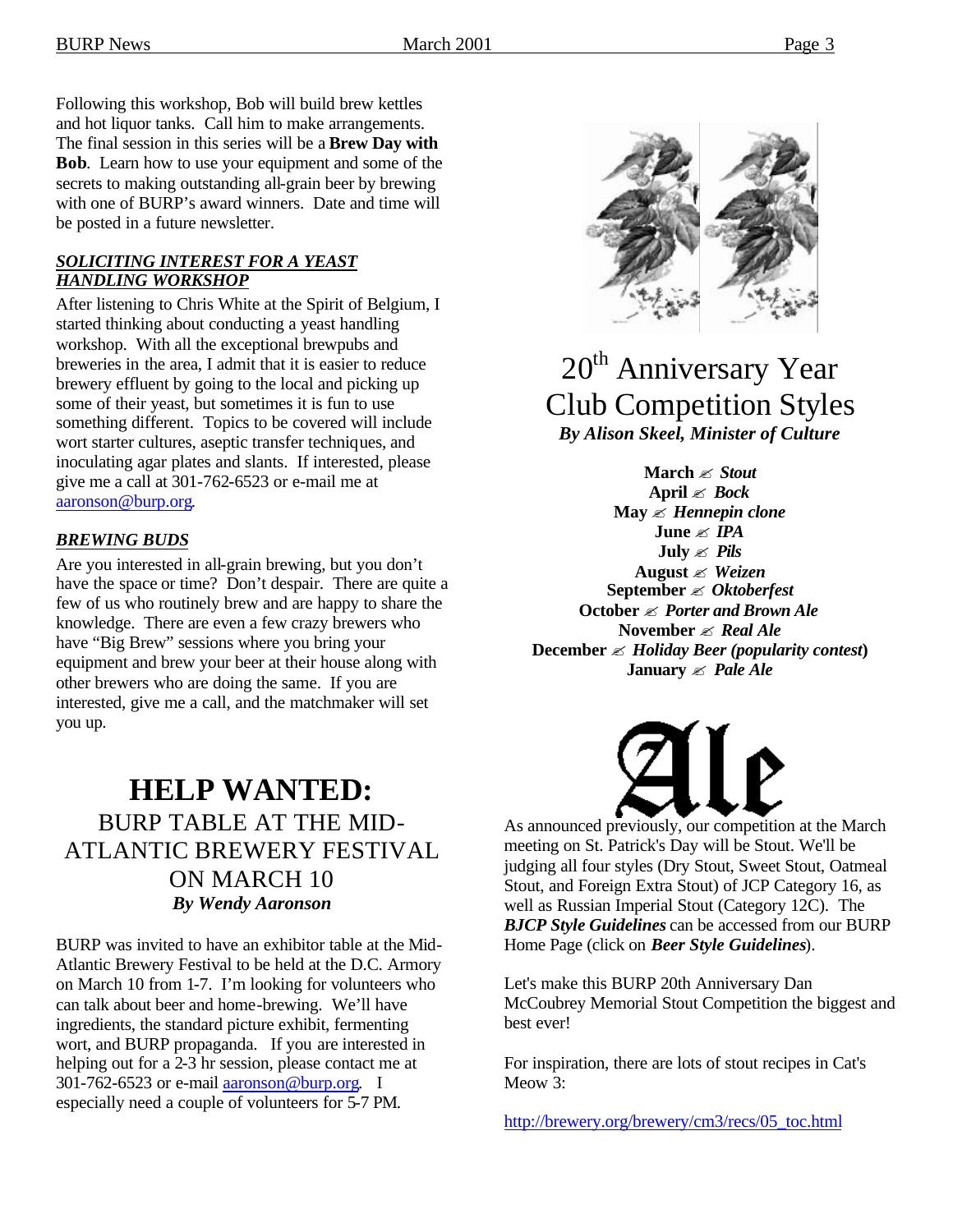

### **March BURP Meeting**

## **20th Anniversary Dan McCoubrey Memorial St. Patrick's Day Party** *By Bill Ridgely*

The first event celebrating BURP's  $20<sup>th</sup>$  anniversary year will be a special one. In honor of the late BURP Founding Father Dan McCoubrey, the club will host a recreation of the legendary St Patricks Day parties that Dan used to throw at his house every year.

BURP old timers who attended these events remember the wonderful aroma of Dan's famous Irish Stew For 100, which he cooked entirely on his own for the occasion. On the big day, there was always plenty of homebrewed Irish stout, the only beer style Dan ever made. In the living room, Irish musicians played lively tunes while the masses enjoyed the wonderful food and beer as well as the ambience of Dan's extensive and eclectic library.

Dan tragically passed from this life in 1985 at the young age of 47, but those of us who knew him still remember his zest for life and his eagerness to help both friends and strangers.

On March 17 (which by a stroke of luck falls on a Saturday this year), BURP will offer a taste of those great St Patricks Day parties of old. Fortunately, Dan's Irish Stew recipe has been published both in the *Washington Post* (where he worked as a sports editor and reporter) and in the *BURP News [see below]*. A group of volunteers will cook a batch of this hearty stew for everyone's enjoyment. In addition, Chuck "Pops" Popenoe will assemble a group of Irish musicians to keep us entertained through the afternoon. And of course, we won't forget the stout. There will be a stout educational tasting followed by the annual Dan McCoubrey Memorial Stout Competition, BURP's longest running competition (going back over 15 years).

In addition to the stout, there will be a special treat courtesy of Deep Creek Brewing Co in McHenry, MD. BURPer Colleen Cannon and several of her brewing companions won the right to brew a batch of beer at the brewery by entering their "Gritty Kitty" porter in an annual competition. Colleen couldn't make it to the brewery on brew day, but BURPer Dave Pyle drove to Western MD to assist the brewmaster in her place. A keg of the resulting brew will be brought to the March meeting for everyone to enjoy.

Of course, BURPers always overachieve when it comes to food for meetings, so consider this a great opportunity to create some classic Irish cuisine -- try your hand at Irish soda bread, corned beef and cabbage, and other seasonal delights to accompany the stew.

Don't miss this gala event. If the weather cooperates, we'll set up in the backyard. If the March winds blow cold, we'll move inside and enjoy a great Irish house party. Either way, we'll look forward to seeing you all on the  $17^{th}$ !

#### *Dan McCoubrey's Irish Stew for 100*

40 lbs Boned Chuck or Bottom Round (Cubed) 60-70 Small Onions (Halved) 100 Boiled Potatoes (Cut into 6-8 pieces each) 12 lbs Fresh Mushrooms 10 pkg Frozen Peas (Size of package not specified) 10 doz Small Carrots (Cut lengthwise) 10 cans (#1 1/2) Peeled Tomatoes 20 cloves Garlic (Minced) 30 cups Flour 13 tsp Salt 13 tsp Celery Salt 25 tsp Black Pepper 12 pinches Cayenne Pepper 12 tbl Paprika Snipped Parsley 6 cups Salad Oil 13 tsp Worcestershire Sauce 5 qts Strong Beef Bouillon 12 bottles Stout

- Put flour, pepper, celery salt, and meat in bowls and toss until coated.

- Slowly brown meat in a deep kettle with salad oil on all sides for 15-20 minutes.

- Stir in reserved flour, bouillon, salt, worcestershire sauce, and stout, and then add the meat. Simmer, covered, over low heat for about 2 hours.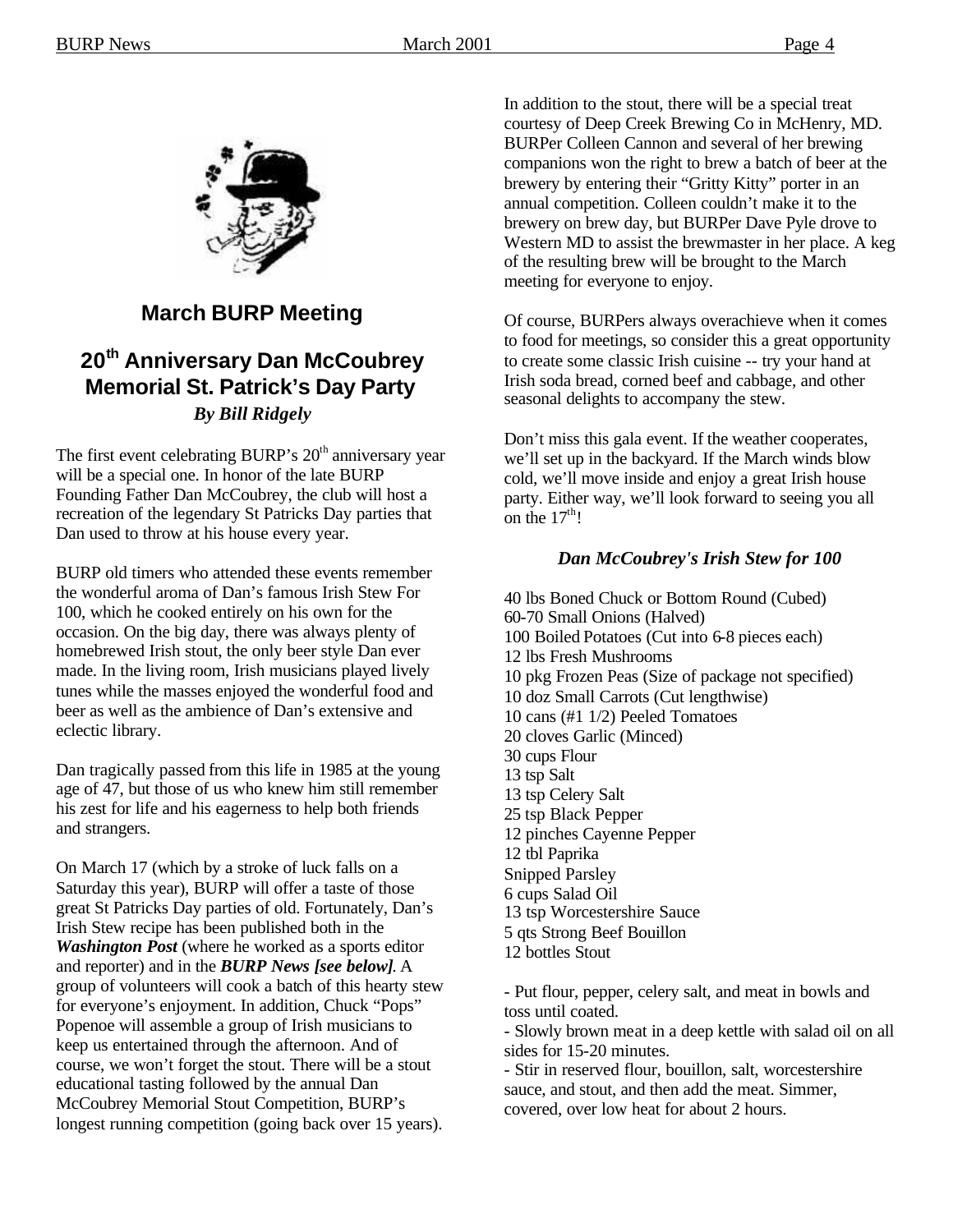- Add the vegetables, garlic, paprika, and cayenne pepper.

- Simmer about15 minutes or until vegetables are tender.
- Sprinkle with parsley.



### **Eye Witness Report** *By Tom Cannon*

The banquet room at the American Legion in North Arlington is filled with nearly 200 people standing and applauding the organizers of **Spirit of Belgium 2001**. They've just spent two days learning about and drinking copious amounts of Belgian and Belgian style beer. They've enjoyed a 4 course Belgian Banquet and heard the names of the winners of the largest Belgian Style homebrew competition ever. This was the culmination of BURP's **Spirit of Belgium 2001**, the third such event held by BURP. But how did it come together? Why was everybody so happy with the event? Here, for the first time, is the story behind **Spirit of Belgium 2001**.

The tale begins in February 2000. Colleen Cannon is at home when this intrepid reporter returns home from a trip to his local beer vendor with the news that the Virginia distributor for Chimay Trappist Ales is going to stop distribution of the beer! Now, your standard beer geek would be rightly dismayed by such information. Might even be ticked. Colleen, true lover of all beer, Belgian, is PISSED OFF! What's to be done, she fumes! And here is born the idea of the third BURP Spirit of Belgium. By mid-May the weekend of January 13 and 14 is chosen as THE DATES, and surprisingly enough, *The Beer Hunter* himself, *Michael Jackson* has confirmed his availability and willingness to attend. That's it, this show is on the road!

Fast forward to June, 2000. The first organizational meeting is called. In attendance are BURPers *Becky Pyle, Bob and Betsy Kepler, Andy Anderson, Bill Newman, and Colleen and Tom.* Concepts for the event are floated around. One-day event versus two. A full

Conference, or just a homebrew competition and Banquet. Speakers, tastings, timelines and possible venues are discussed. The barest details of what could be done are put together. The most pressing pieces of information, agendas and place, are discussed. The idea of a two-day event centered around Martin Luther King's Birthday holiday weekend sounds good. Let's start with that. And away went the organizers.

Details…**Tim Artz** has been recruited to work with the importers and distributors to get the Belgian beers for the Belgian tasting. **Becky Pyle** agrees to recruit sponsors and work with the domestic producers of Belgian style beers, particularly our local brewers. **Andy Anderson** signs up as homebrew competition coordinator with his humble assistant, yours truly. **Bob Kepler** is anointed Web Page boss, and **Colleen** and **Betsy Kepler** are to work the venue and banquet details. But it's alreadyAugust, and there's still no venue. In steps super detail man, **Steve Marler**. The venues at George Mason University in Arlington and the American Legion Hall around the corner are secured and the second phase of SoB2001 is started…all the work!

Having bored you with details so far, I won't bore you further. Suffice to say, that the Spirit of Belgium 2001 Conference began with **Conference Chairman Steve Marler** welcoming all to BURP's third Spirit of Belgium. He also mentioned that Colleen was pissed off! After Colleen's welcoming remarks, **Michael Jackson** addressed those present and the event had officially begun. After that, the first days events are a blur of activity, all interesting and delicious. Michael Jackson talks about Belgian beer in general, **Don Feinberg**, founder of *Brewery Ommegang*, discusses importing Belgian beer and brewing Belgian style beer in America, **Jeff Wells** talks about distribution of Belgian Ales, **Chris White** of *White Labs* discusses how the distinctive Belgian yeasts work, and a distinguished panel of brewers, **Bill Coveleski** of *Victory Brewing Company*, **Garret Oliver** of *Brooklyn Brewing Company*, and **Scott Bickham**, homebrewer and SOBII organizer, discusses brewing Belgian styles in America. Before the session was over, a lively discussion was taking place with Don Feinberg and Michael Jackson joining the panel. Although the conference part of the weekend lasted 3 hours without beer, one of the attendees said he could have listened to the speakers for hours more!

The first day's activities ended with Belgian beer tasting. Two hours of drinking imported Belgian Ales. And were they good! **Tim Artz** did an excellent job of finding some very distinctive beers from area importers.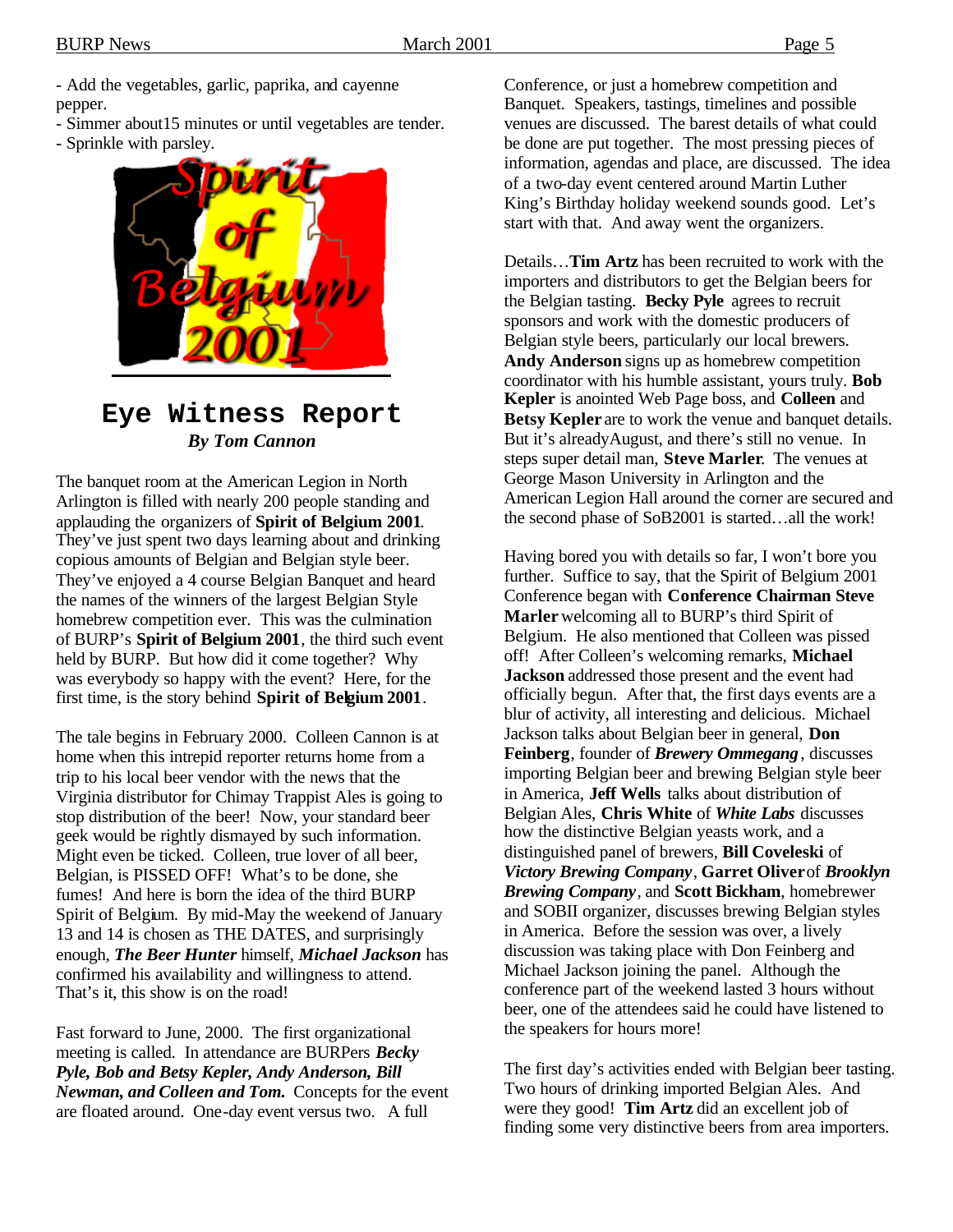Of particular note was the *Cantillon*, all barley, Iris *Lambic*, Trappist beers from *Chimay* and *Orva*l, a variety of interesting Saisons including brews from *Fantome* and *Blaugies*, and the super hoppy, kind of *Orval* clone *XX Bitter* from the *Ranke* brewery (which is as an obscure a Belgian brewery as any). Suffice to say no one left the George Mason University Center unhappy the first day. Even Colleen was no longer PISSED OFF!

Day two began early at the American Legion hall in North Arlington with the Spirit of Belgium homebrew competition. **127 homebrewed Dubbels, Tripels, Dark Strongs, Golden Strongs, Wits, Lambics, Oud Bruins, Saisons, and Specialties.** Special thanks go out to the judges and stewards for the competition who were considerate enough to show up on time. This was important because all of the second day's events were in the same room at the Legion Hall, and there was a strict timeline for the three events of the day. Judging proceeding according to schedule and the **Best of Show** panel convened. And what a BOS panel! **The Beer Hunter, Michael Jackson, Don Feinberg, Grand Master judges Dan Hall, Scott Bickham, and David Houseman and Spirit of Belgium organizer Colleen Cannon.** As usual, when beers this good are being judged, it was very difficult for the panel to decide on the three winning beers. In the end, though, the three best beers were chosen and it was time for the American Brewed, Belgian Style tasting.

**Becky Pyle** takes everything she does very seriously. A lot of hard work went into organizing local brewers and getting unbelievable gifts from the sponsors of this year's Spirit of Belgium, but you don't say no to Becky (at least I don't) and there was a splendid array of Belgian Style Ales available. Again, of particular note, were some of the better-known Belgian styles such as *Golden Monkey Tripel* from *Victory* and *Stoudt's Double and Tripel*. There were also some excellent local brews that stood out, *including Sweetwater's Grand Cru, Legend's Tripel, Rockbottom's Belgian Red, and Capitol City's Saison.* Again, after two hours of tasting, there were loads of smiles around as the room was cleared to prepare for the culmination of Sprit of Belgium 2001, the Banquet.

Two hundred people, some local, some from places like Texas, Boston, Cincinnati, and Omaha sat down for a fine Belgian banquet featuring **Tomato Salad with North Sea Shrimp**, **Leek Soup**, **Pork Loin with Kriek sauce** and **Chocolate Mousse,** prepared by **Master Chef Geert Piferoen**. With each course, beer was provided by **Don Feinberg**, *Vanberg and DeWulf and Brewery* 

*Ommegang*. Don described each beer during the banquet, and over dessert, **Michael Jackson** gave the events keynote address. If you've never hear Michael Jackson talk, he is one of the most knowledgeable beer people in the world and his stories are all wonderful. On this night, he outdid himself with a touching tribute to BURP and some of our founding members. Then, the winners of the homebrew competition were announced with **Michael Jackson** and **Don Feinberg** presenting ribbons and beer to the winners. Finally, **Colleen** was brought up on stage for closing comments, thanks, and a thunderous standing ovation. The BURP Spirit of Belgium 2001 was a tremendous success.

But, of course, a success like this is due to hard work from a lot of people. The Organizers of Spirit of Belgium 2001 would like to thank everyone who pitched in to help. This includes the check in staff, the pourers at the tastings, the stewards and judges for the homebrew competition, everyone who helped set up and clean up, and Michael Jackson's drivers. Thanks also to **Jamie Langlie** for preparing the attendees information package, **Bruce Bennett** for helping prepare the signage, **Ralph Bucca** for taking charge of check-in and cash flow, **Wendy Schmidt** for handling Michael Jackson's books, and **Wendy Aaronson** for organizing and conducting the Belgian Style judge education class.

Special thanks have to be given to the importers and brewers who provided beers throughout the event. These are:

> *Vanberg and DeWulf Shelton Broers Merchant du Vin Wetten Importers Interbrew/Labatts USA Paulaner North America The Brickskeller*

*Brewery Ommegang Brooklyn Brewery Rock Bottom Brewery and Restaurant Capitol City Brewing Company Victory Brewing Company Legend Brewing Company Old Dominion Brewery Stoudts Brewing Company Shenandoah Brewing Company The Virginia Beverage Company Sweetwater Tavern Richbrau*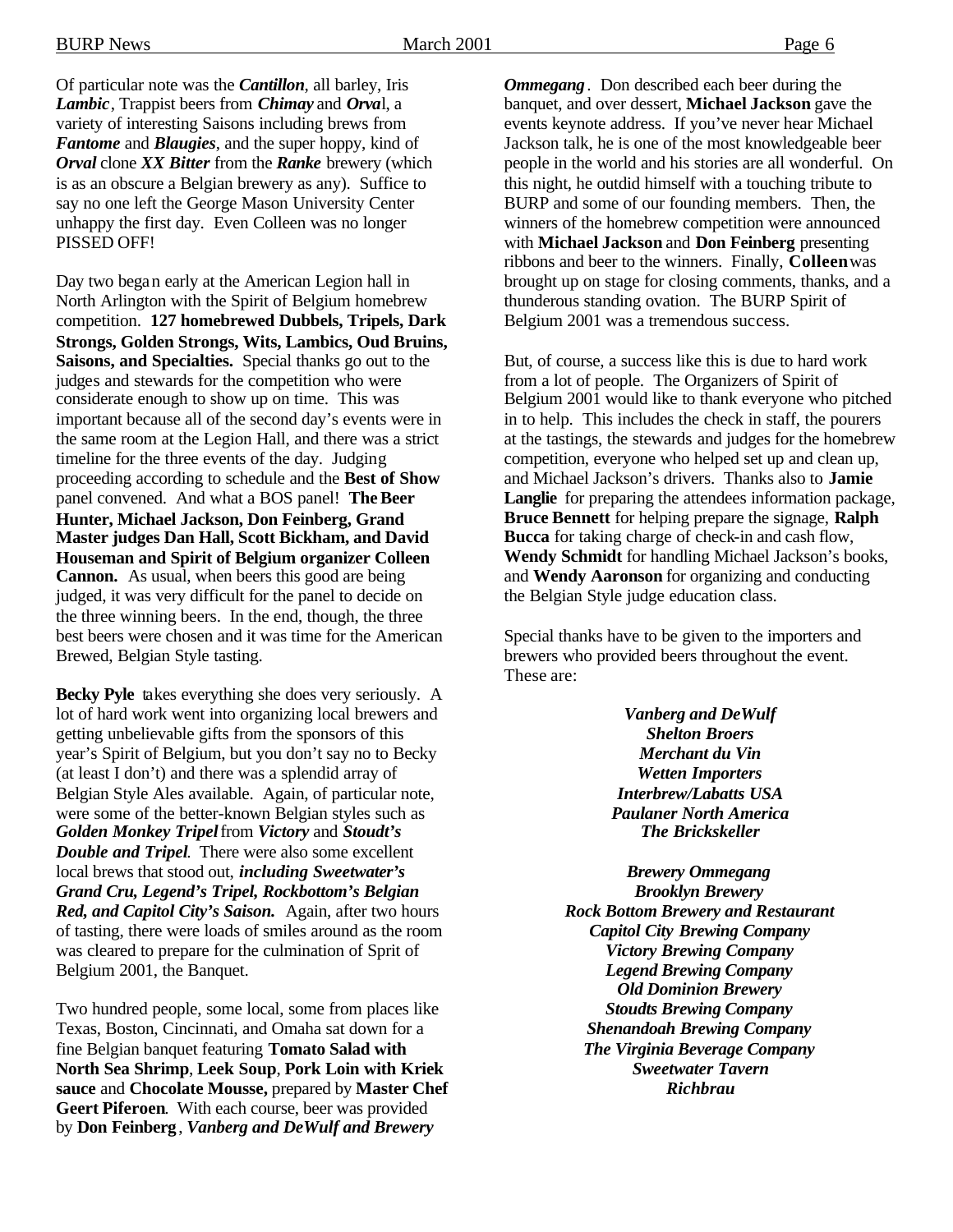In addition, we had a large number of other sponsors without which SoB 2001 would not have been able to do without. They are listed on page 7 of this newsletter and on the **Spirit of Belgium 2001 Web Page**.

And, BURP owes big thanks to the organizers of the Spirit of Belgium Event. If you get a chance, thank **Steve Marler** for organizing the Speakers for the conference, **Tim Artz** for organizing the Belgian Beer Tasting, Andy Anderson for organizing the homebrew competition, Becky Pyle for organizing the American Brewed Belgian Style tasting and signing up sponsors, **Betsy Kepler** for organizing the banquet, **Bob Kepler** for setting up the Web page and managing ticket sales, and **Bill Newman** for doing a lot of the detail work that keeps everyone else from going crazy. But especially, BURP owes thanks to **Colleen Cannon** for getting this thing going and keeping it on track. It wouldn't have happened with out her, and BURP is grateful. Now, all we need is someone to stand up and volunteer to organize SOB IV! Anybody feeling pissed off?

Note: At the beginning of this article , I said the thing that kicked off the entire Spirit of Belgium 2001 adventure was word that the Virginia Distributor of *Chimay* was going to stop distributing *Chimay* in Virginia. It turned out that this was a threat, not reality. But, in order to keep Belgian beer in beer stores across the area, please buy them and ask for those you don't see. We don't get as many Belgian ales in this area as we did 5 years ago. This is because the distributors don't think they can sell them. We need to convince them otherwise!

## **SUPPORT BELGIAN BEER!**

### **Spirit of Belgium 2001 Sponsors** *By Becky Pyle*

Brewers United for Real Potables' would like to thank our sponsors who helped to make this event possible. Their support and generosity was invaluable to SOB. Please support them in any way possible in the year to come. The sponsors are listed for your patronage.

*Allagash*, 100 Industrial Way, Portland, MA 04103 (207) 878-5385

*Bay Ridge Wine and Spirits*, 111 Hillsmire Drive, Annapolis, MD 21403, (410) 268-1961

#### *Belgianstyle.com*

*Belgique Gourmande*, 302 Poplar Alley, Occoquan, VA 22125, (703) 494-1180

*Brew and Wine*, 1266 Wilkins Ave., Rockville, MD 20852, (301) 984-9557

*Brewer's Art*, 1106 N. Charles Street, Baltimore, MD 21201, (410) 547-6925

*Brewtopia*, 14215-P Centreville Square, Centreville, VA 20121, (703) 830-0300

*Briess Malting Company*, 625 S. Irish Road, Chilton, WI 53014, (800) 657-0806

*Brickskellar*, 1523 22nd Street, NW, Washington, DC 20037, (202) 293-1885

*Brooklyn Brewery*, 79 N 11th Street, Brooklyn, NY 11211, (718) 486-7422

*Cairo Wine and Liquor*, 1618 17<sup>th</sup> Street, Washington, DC 20005, (202) 387-1500

*Capital City Brewing Company*, 2700 South Quincy Street, Arlington, VA 22206, (703) 578-3888

*Cecile's Wine Cellar*, 1351 Chain Bridge Rd., Mclean, VA 22101, (703) 356-6500

#### *Craft Brewers Guild/Belukus Importers*

*Daily Planet Wine & Gourmet*, 2004 Mt. Vernon Ave., Alexandria, VA 22301, (703) 549-3444

*FineWine.com*, 1351 Chain Bridge Road, Mclean, VA 22101, (703) 356-6500

*Fresh Fields*, 7511-F Leesburg Pike, Tysons Corner, VA 22043, (703) 0448-1600

*Fresh Fields*, 2323 Wisconsin Avenue NW, Washington, DC 20007, (202) 333-5393

*HomeBrewSupply.com*, 3439 Sweet Air Road, Phoenix, MD 21131, (410) 666-7320

*HOPUNION USA*, 203 Division Street, Yakima, WA 98909, (800) 952-4873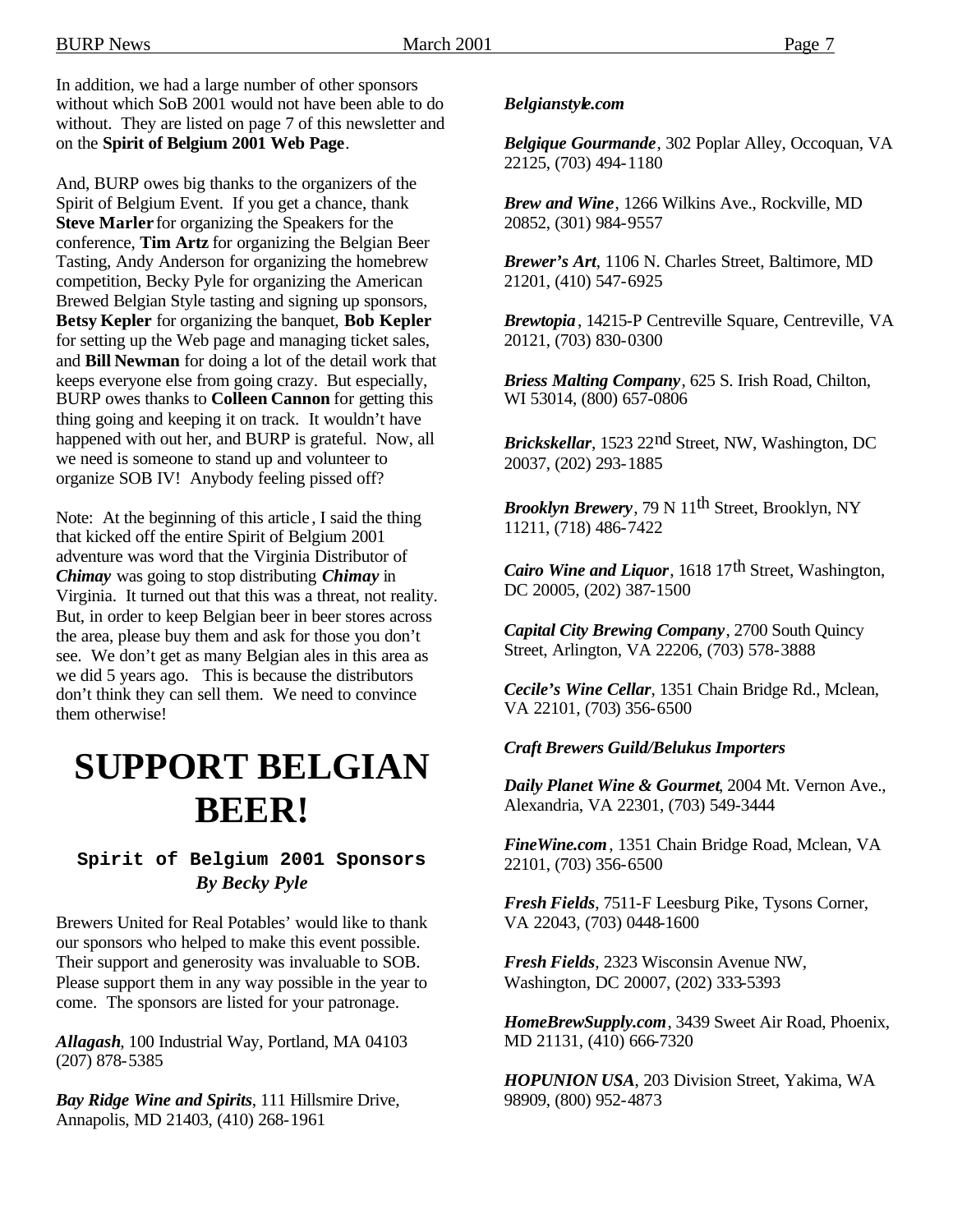*King's Contrivence Liquor*, 8630 Guilford Road, Columbia, MD 21046, (410) 290-7860

#### *Labatt USA/Interbrew*

*Legend Brewing Company* , 321 West 7th Street, Richmond, VA, (804) 232-8871

*Merchant du Vin-East*, 449 Pittsfield Lenox Rd., Pittsfield, MA 02140, (413) 443-4868

*Mid-Atlantic Brewing News*, P. O. Box 20268, Alexandria, VA 22320, (703) 567-1962

*Norm's Beer and Wine*, 136 Branch Rd. SE, Vienna, VA 22180, (703) 242-0100

*Old Dominion Brewing Company* , 44633 Guilford Drive, Ashburn, VA 20147, (703) 724-9100

*Paulaner USA*

*Richbrau Brewing Company*, 1214 E. Cary Street, Richmond, VA 23219, (804) 644-3018

*Rick's Wine and Gourmet*, 3117 Duke Street, Alexandria, VA 22314, (703) 823-4600

*Rockbottom Brewery*, 4238 Wilson Blvd., Arlington, VA 22203, (703) 516-7688

*Rockbottom Brewery*, 7900 Norfolk Ave., Bethesda, MD 20814, (301) 652-1311

#### *Shelton Brothers*

*Shenandoah Brewing Company* , 652 South Pickett Street, Alexandria, VA, (703) 823-9508

*Silesia Liquors*, 10909 Livingston Rd., Fort Washington, MD 20744, (301) 292-1542

*Sisson's Restaurant and Brewery*, 32-36 East Cross Street, Baltimore, MD 21230, (410) 539-2093

*Stoudt's Brewing Company* , P. O. Box 880, Adamstown, PA 19501, (717) 484-4387

*Sweetwaters Tavern*, 3066 Gatehouse Plaza, Falls Church, VA 22042, (703) 645-8100

*Sweetwaters Tavern*, 14250 Sweetwater Lane, Centreville, VA 20121, (703) 449-1100

*Tuscarora Mill* at Leesburg, 203 Harrison Street, SE, Leesburg, VA 20175, (703) 771-9300

*Vanberg and DeWulf/Brewery Ommegang Victory Brewing Company*, 420 Acorn Lane, Downingtown, PA 19335, (610) 873-0881

*Virginia Brewing Company*, 607 King Street, Alexandria, VA, (703) 684-5397

#### *Wetten Importers*

*White Labs*, 7564 Trade Street, San Diego, CA 92121, (858) 693-3441

*WYEAST Laboratories, Inc.*, P. O. Box 425, Mt. Hood, OR 97041, (541) 354-1335



**Local LiBeery Update** *By Wendy Schmidt, BURP LiBeerian*

BURP would like to thank John DeCarlo for donating some back issues of *Brewing Techniques* and *Zymurgy* to the BURP Libeery! This infusion of generosity was especially welcome since we are missing a few back issues of each magazine. Thanks, John for your selfless and much appreciated donation. Also, BURP has added some additional Michael Jackson books to our collection: *Great Belgian Beers* (second copy), *Pocket Guide to Beer* (latest edition, 2000), and *Michael Jackson's Great Beer Guide* (newest book). I'll bring these new additions to the March meeting.

An updated list of the BURP Libeery inventory will be available at the next BURP meeting, as well. Please take a look and let me know what type of things you'd like me to bring to future BURP meetings from our Libeery, I'll be more than happy to bring it along! You can contact me through e-mail on the BURP officers list. If you are cleaning out your basement or attic and find some old issues of beer-related magazines or books that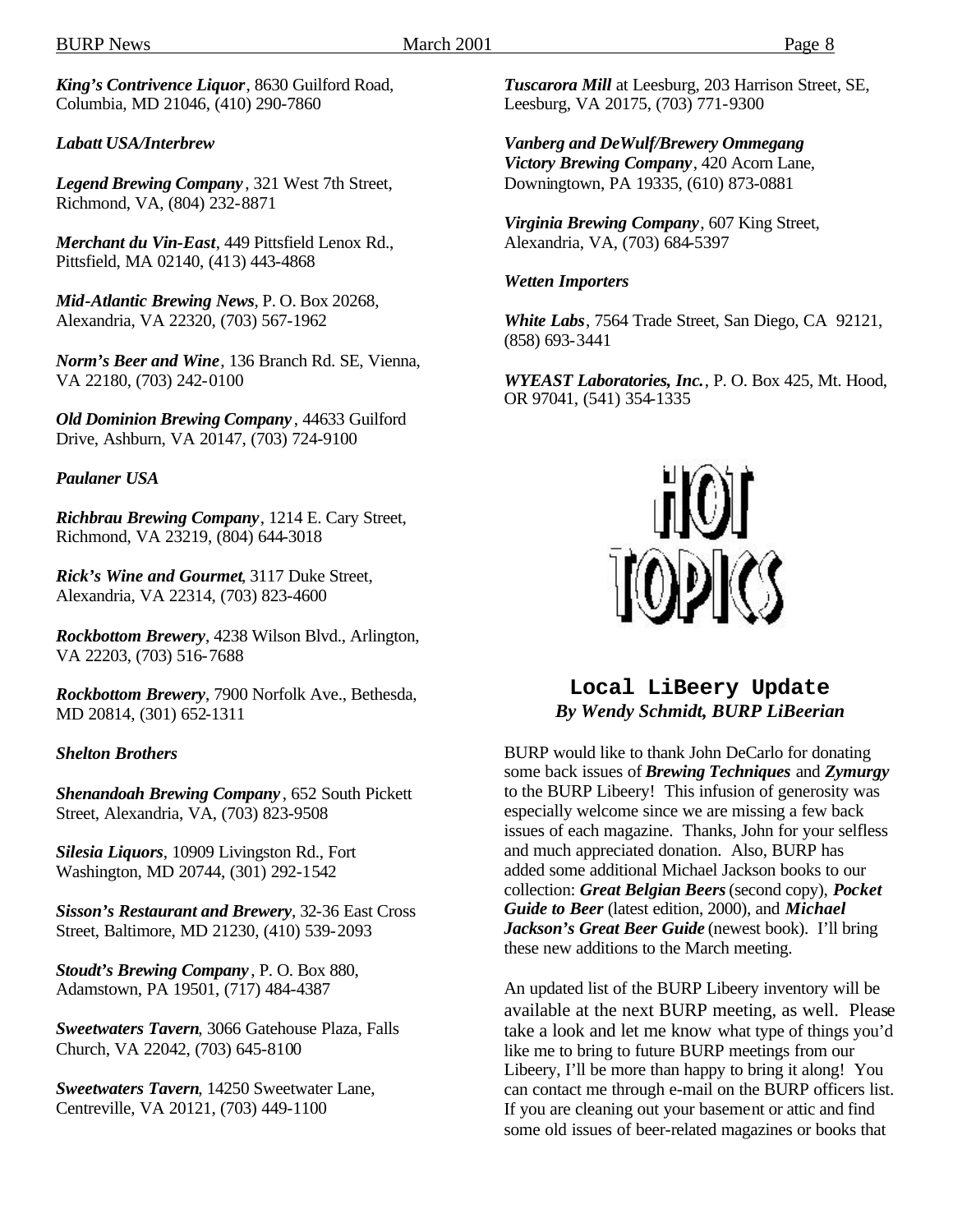you no longer want or need, please consider donating them to the BURP Libeery.



The 40-mile bike trip to Baltimore departs from College Park Metro Station at 10:00AM on Saturday, March 31. I expect the back of the pack to reach Camden Yards Wharf Rat by 2:00PM. The riders that get there earlier can have a beer while waiting for the rest to arrive. We can then proceed the last mile to Baltimore Brewing Company all together. That way BBC can unlock the gate to their courtyard so our whole group can park their bikes inside a locked fence. We won't be doing a beer tasting and brewery tour at BBC like last year. Just order what you want to eat and drink once you arrive there. From BBC we will ride to the hotel and get refreshed before going out for the evening. I checked with Volker at Brewers Art and there is no wedding party scheduled for Saturday night as there was last year. My preference is to go to the downstairs area at Brewers Art around 6:00PM and have appetizers and drinks. From there people can decide what other pubs they want to visit, or whether they want to sit down to dinner. We will bike back to College Park Metro Station on Sunday, April 1.

My recommendation is to stay at the Tremont Plaza Hotel (410-727-2222) which is located at 222 St. Paul Place. Here you get a suite with living room, dining room and kitchenette for a price that is a bit less than what the other downtown hotels charge for a room. The weekend rate price for Saturday, March 31 is \$109. or \$99.(AAA) for a one bedroom suite. Two couples can comfortably stay in a one bedroom suite. There's a queen size bed in the bedroom and the living room sofa makes into a queen size bed, and you have the privacy of being in separate rooms. Some suites have the beds in a common room so you have to ask for the one bedroom suite if that's what you prefer. You will incur an extra charge for more than two persons in a suite. I recollect that it is \$20 for each extra person.

I have already reserved a one bedroom suite at Tremont Plaza Hotel for 3/31 for myself. The hotel restricted me to only being able to reserve four extra one bedroom suites this year. The reservation numbers for those four one bedroom suites are: 1863012269, 1863012270, 1863012271, and 1863012272. You can either request one of these four rooms and reserve it on your credit card, or reserve some other room. The cancellation policy is to notify the hotel by 3:00PM two days prior to your arrival date. That would be on Thursday, March 29 by 3:00PM. This means that I will need to make a weather prediction decision on Wednesday evening March 28. I will send out an e-mail on the evening of March 28 stating whether the ride is on or has been cancelled. You may phone me at my office (202-224- 5957) on the evening of March 28 to find out if I've decided to cancel. There has been some rain on the two previous runnings of the BURP Baltimore bike trip. So it would need to be a very dire weather prediction before I would cancel this trip.

There is an AYH hostel in Baltimore. A year ago they announced that the hostelwould be closed for a year for renovations. I recently called them (410-576-8880) but got no answer. They would have the lowest cost accommodations in Baltimore, and they have a good location relative to the pubs. The hostel is just over two blocks away from Tremont Plaza Hotel.

The organizer of this event is Craig Somers. If you have questions it is easiest to reach me by phone on weekday evenings between 4:00PM and midnight at 202-224- 5957, or call 202-365-0701 anytime and leave a message. I can be the go between for people looking for roommates. A volunteer who will drive to Baltimore with people's gear is desired. Anyone who wants to meet us in Baltimore for the pub crawl and overnight is welcome. You can e-mail me at: *craigsbike@burp.org*



**If BEER is your religion, who is your patron Saint? (Answer on page 12)**

**? ? ? ? ? ? ? ? ? ?**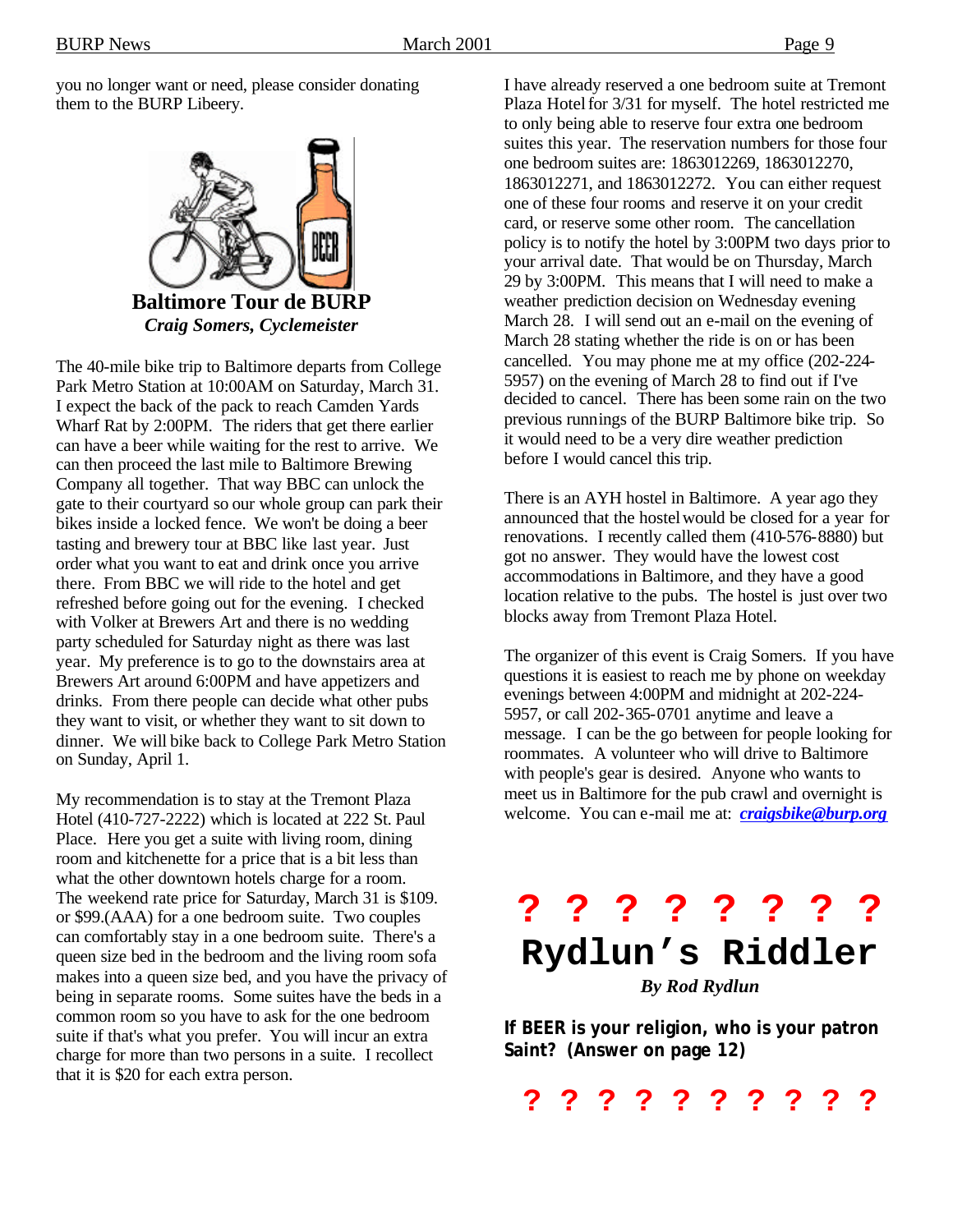

## **Welcome, New Members**

*Bill Ridgely, Membeership*

Welcome this month to **Dan Fapp** of Alexandria, **Rob Hanson & Kate Keplinger** of the District, **Bill Moe & Janine Dade** of Springfield, **Scott Reiter** of Alexandria, and **Philip Spanel** of Lemont, PA.

We're also pleased to welcome back several BURPers who have been away from the club for quite some time (in at least one case, several years). Welcome back to **Mary Ashton & Walt Hill** of the District, **Ed & Melissa McCeney** of Laurel, and **Dick Lindstrom** of Gaithersburg.

Hope to see all of you during BURP's  $20<sup>th</sup>$  anniversary year!



**Bucca's Challenge: New Uses for Spent Grains Contest** *By Ralph Bucca*

Homebrewers end up with spent grains from their brewing process either as partial or full grain brewers. We are then faced with what to do with them. The easiest answer is to throw them away, but that would be wasteful. For those with yards, they can be composed into the garden, and if you have a goat, they can be dried and used for animal feed.

#### **However, they also can be used in cooking! I challenge BURP members to explore cooking with**

**spent grains for a contest during the October weird meeting or for a dish for MashOut. One hint to get you started; substitute 1 cup spent grains for 1-cup flour when making bread.**



## **HENNEPIN CLONE COMPETITION – YEAST AVAILABILITY**

#### *By Wendy Aaronson*

The Spirit of Belgium was a great opportunity to network with homebrewers from other clubs. In particular, Brett Schneider from the Boston Wort Processors and I started talking about the challenge of brewing Belgian style beers and our favorite *Ommegang Brewery* beers. He mentioned that their club was going to have a *Hennepin Clone* competition and go to Brewery Ommegang. Being that this was my favorite of their beers and that some of us had already started talking about a bicycling trip around Lake Glimmerglass in Cooperstown with a visit to the brewery, I couldn't contain my enthusiasm. John Dittmann had already started talking to the Wort Processors about joining the competition, and soon we found the invitation extended to BURP.

There will be more specific details about the competition in a future newsletter, but for now, I want to announce the availability of the yeast and direct interested brewers to the Wort Processor's home page at www.wort.org. There is a bold link to their JAN01 *Brewprint*. Open that PDF file and get to page 7 where you will find their tasting notes and the recipe information from the brewer.

Briefly, the grain bill is 12% Belgian pale malt, 5-10% wheat, 13% by weight light sugar and the rest pilsner malt for a starting gravity around 1.067. Bittering hops are Styrian Goldings and aroma with Saaz. I found it most interesting that the spices used are ground ginger, coriander, orange peel, and grains of paradise. Brett cultured the yeast from a bottle of Rare Vos, the brewery's lowest alcohol beer, and provided it to me. If all goes well (yeast is not always predictable when taken from a slant), I'll have a slurry from 1-3 gallons of wort. If you are interested, please bring a small container of wort to the March 17 meeting, and with my best aseptic transfer technique, I'll provide you with an inoculum for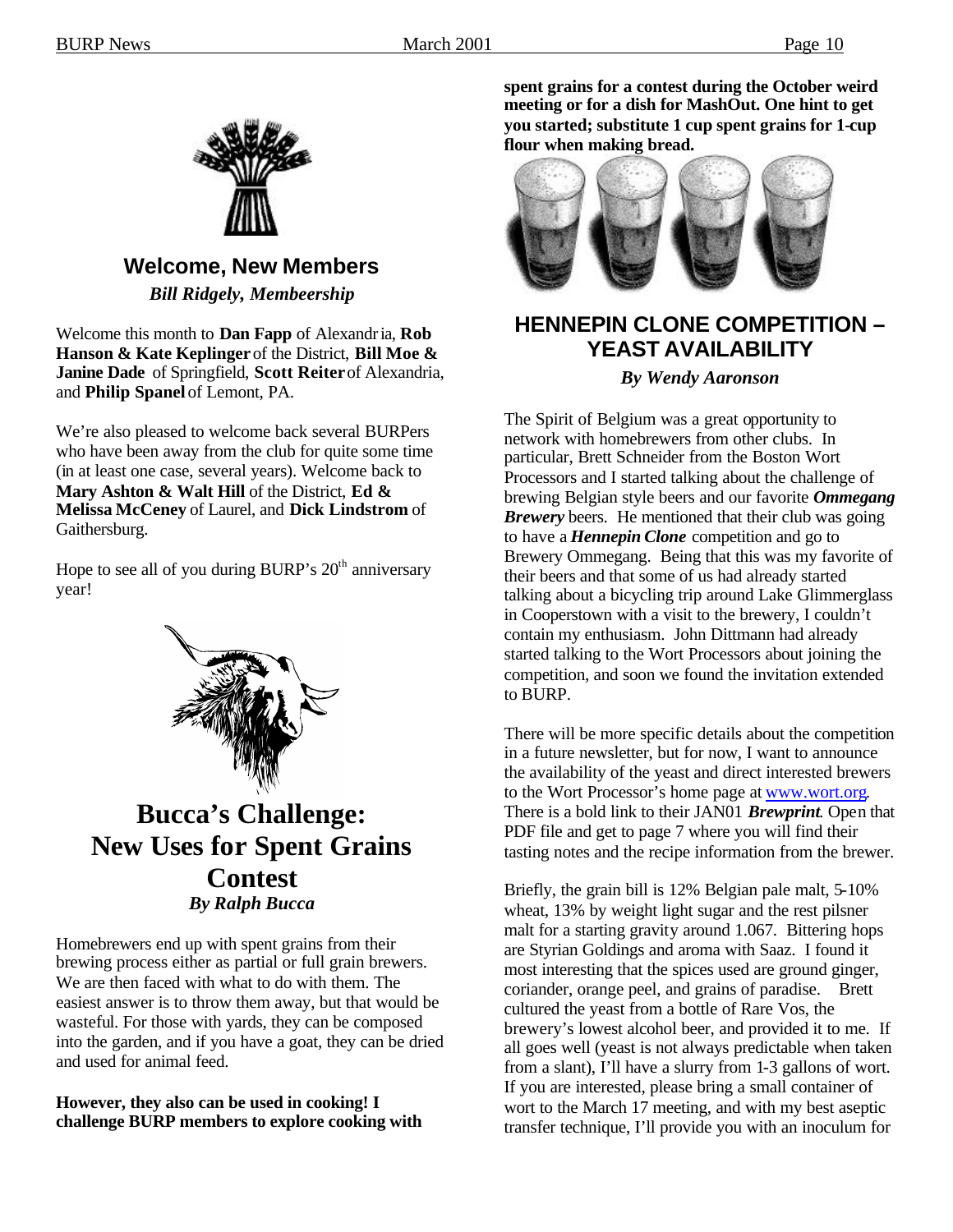your wort. The brewery visit is tentatively planned for June 2. If Don Feinberg remembers our conversation, it may be possible to camp out at the brewery.

## Recipe Corner *by Andy Anderson*

So, you heard about the Brewer's Challenge for making a Hennepin clone, but you've never brewed a saison before? (Well, join the crowd, as that's the case for most homebrewers.) But never fear, BURP just had some wonderful examples handed to us during the Spirit of Belgium. This month's recipe is from the winning Saison recipe. I had the opportunity to sample a bottle, & I was quite impresed.

#### **Saison Du Maggie Duex** *by Michael Valentiner (Minnesota Homebrewers Association*)

Batch size  $= 24$  gal

Water chemistry:  $CaCO3 < 50$  ppm  $Ca > 80$  ppm  $Cl < 100$  ppm SO4 < 100 ppm

Ingredients: 32 lb pilsner malt 5 lb munich malt 2 lb wheat malt 2 lb cara-pils

Mash at 155 F for 90 minutes

Special Ingredients: 5 lb white Candi sugar 40 gm coriander 40 gm bitter orange peel 10 gm black pepper

#### 23 IBU 1.5 oz Northern Brewer, 9.2% AA @ 60' 6 oz Saaz, 2.8% AA, @ 30' 6 oz Saaz, 2.85 AA, @ finish

White Labs WLP 570 (unfortunately, this may be hard to find)

Primary fermentation @ 65F for 2 weeks Secondary @ 50F for 4 weeks

Bottled with counter-pressure bottler

# **Editors' Corner**

*By Paul Langlie, Co- Minister of Truth*

We just got back from Florida, where we stayed in the St. Petersburg area. Of course, like good beer geeks, we prefaced our visit with research on the Internet. We discovered that we were close to the Dunedin Brewery and decided to pay them a visit, as we returned from a somewhat disappointing visit to Weeki Wachi Springs (the mermaids were cute, though). We had a bunch of Langlies along, Jamie , Stein & Andrea, Nina & Anna, Kai, Leif, Jamie's Dad, and yours truly. We all (except Leif) hung out at Dunedin for a while and tasted good things. They had a very nice Irish stout with a smokey taste and definite hop notes. Their IPA was quite hoppy, and they had a nice Porter and a fruit beer that was not so over-the-top as so many seem to be. I don't recall the fruit, but the beer was ok for a fruit thingy. All in all, the beers were well crafted.

We came prepared with growler insulators, but we asked for a growler to take home. NO CAN DO! It may be that the whole state of Florida is worse than Montgomery County in this regard. Apparently, a certain megabrewer (I heard the name Budweiser venomously articulated by a couple different brewery folks) has made sure that the craft breweries work damn hard for their tiny share of the market. Needless to say, Florida does not appear to offer much variety for the beer drinker.

Well, I got sick a day or so later as the ten oysters on the half shell, which I thought were so tasty, were also a bit tainted. So, the day I remained in bed was the day that Jamie visited the Ybor City Brewery and Tampa Bay Brewing Company in Tampa. Darn! The following day we went back to Tampa for Jamie and Kai's second visit and my first to Tampa Bay Brewing Company in Ybor City. Nice place. They had IPA and Stout on Cask. Both were very good. Kai had a Porter and an APA. They were fermenting a Barleywine upstairs and it was spewing foam out the top hole and a small river of foam was working its way to the lower level. The equipment below was covered so it was probably OK. I would like to go back and try that one. There were a few more beers available – I had a very malty ESB and we had to go catch a plane. Tampa Bay Brewing is a brewpub with a lively crowd and a good choice of grub (including vegetarian-friendly entrees) as well as beer. They brew lagers as well as ale, whereas Dunedin brews ale only.